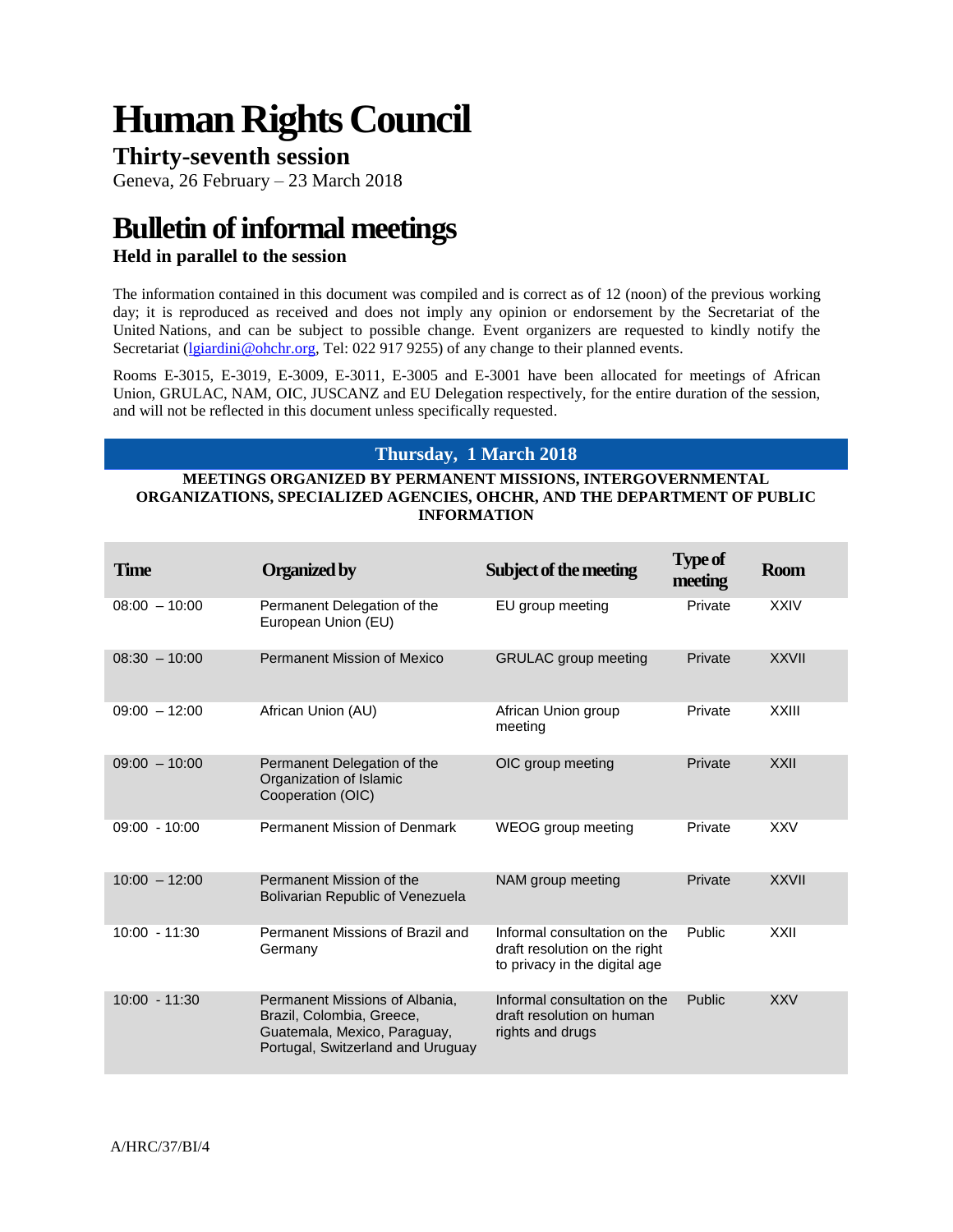#### *Bulletin of informal meetings*  $\overline{a}$  *Bulletin of informal meetings*  $\overline{a}$  *and 2 March 2018*

| $11:30 - 13:00$ | Permanent Missions of Mexico and<br>New Zealand                                                                                                    | Informal consultation on the<br>draft resolution on the rights<br>of persons with disabilities                                                                                                     | Public  | <b>XXV</b>   |
|-----------------|----------------------------------------------------------------------------------------------------------------------------------------------------|----------------------------------------------------------------------------------------------------------------------------------------------------------------------------------------------------|---------|--------------|
| $11.30 - 13:00$ | Permanent Missions of Australia,<br>Chile, Republic of Korea, South<br>Africa and Poland                                                           | Informal consultation on the<br>draft resolution on the role<br>of good governance in the<br>promotion and protection of<br>human rights                                                           | Public  | XXII         |
| 12:00 - 13:00   | Office of the High Commissioner<br>for Human Rights (OHCHR)                                                                                        | Presentation of the OHCHR<br>campaign for the 70 <sup>th</sup><br>anniversary of the Universal<br>Declaration of Human<br><b>Rights</b>                                                            | Public  | <b>XXIV</b>  |
| 12:00 - 13:30   | Permanent Mission of Saudi<br>Arabia                                                                                                               | Saudi women's role within<br>the Saudi vision 2030                                                                                                                                                 | Public  | <b>XXIII</b> |
| $13:00 - 14:00$ | Permanent Delegation of the<br>Organization of Islamic<br>Cooperation (OIC)                                                                        | OIC group meeting                                                                                                                                                                                  | Private | <b>XXII</b>  |
| 13:00 - 14:00   | Permanent Delegation of the Gulf<br>Cooperation Council (GCC)                                                                                      | Meeting of experts                                                                                                                                                                                 | Private | E-3025       |
| 13:30 - 15:00   | Permanent Missions of Brazil,<br>Colombia, Mozambique, Portugal<br>and Thailand, and UNAIDS                                                        | Zero discrimination day:<br>harnessing the power of<br>human rights to advance<br>the HIV response                                                                                                 | Public  | <b>XXIII</b> |
| 14:00 - 15:30   | Permanent Delegation of the<br>European Union (EU) and the<br>Group of Latin American and<br>Caribbean Countries in the United<br>Nations (GRULAC) | Informal consultation on the<br>draft resolution on the rights<br>of the child in humanitarian<br>situations                                                                                       | Public  | <b>XXII</b>  |
| 14:00 - 15:00   | Permanent Delegation of the<br>League of Arab States                                                                                               | Meeting of experts                                                                                                                                                                                 | Private | E-3023       |
| 14:30 - 16:00   | Permanent Missions of Brazil,<br>Finland, Germany and Namibia                                                                                      | Co-sponsor meeting on the<br>draft resolution on adequate<br>housing as a component of<br>the right to an adequate<br>standard of living and the<br>right to non-discrimination<br>in this context | Private | <b>XXV</b>   |
| $15:00 - 16:30$ | Permanent Missions of Argentina,<br>Cyprus, Ethiopia, Greece, Iraq,<br>Ireland, Italy, Mali, Poland, Serbia<br>and Switzerland                     | Informal consultation on the<br>draft resolution on cultural<br>rights and protection of<br>cultural heritage                                                                                      | Public  | <b>XXIII</b> |
| 15:30 - 17:00   | Permanent Delegation of the<br>European Union (EU)                                                                                                 | Private meeting                                                                                                                                                                                    | Private | XXI          |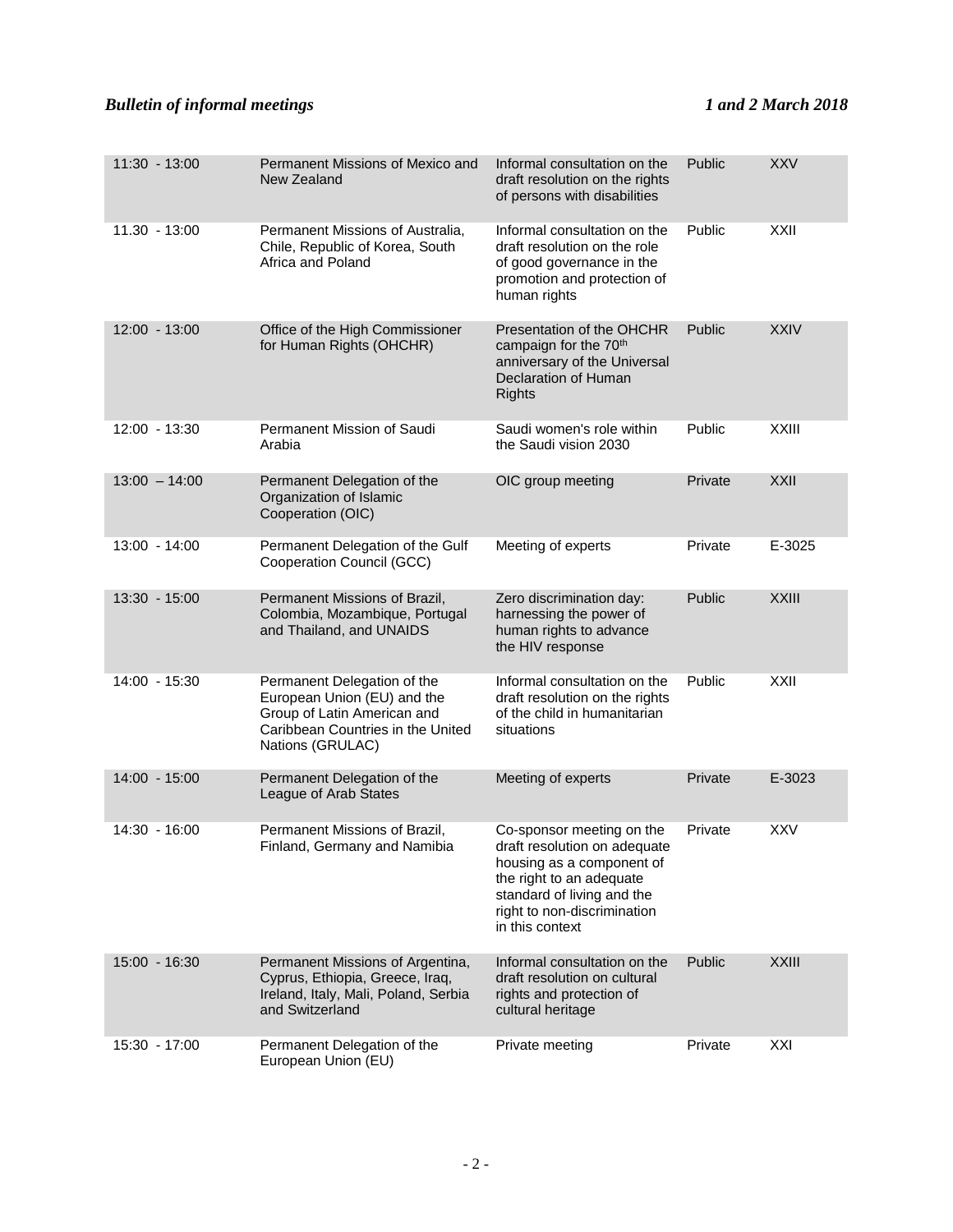16:30 - 18:00 Permanent Mission of Georgia Co-sponsor meeting on the

draft resolution on cooperation with Georgia Private XXIII

#### **MEETING ORGANIZED BY NATIONAL HUMAN RIGHTS INSTITUTIONS AND NON-GOVERNMENTAL ORGANIZATIONS**

| <b>Time</b>     | <b>Organized by</b>                                                                   | Subject of the meeting                                       | <b>Type of</b><br>meeting | <b>Room</b>  |
|-----------------|---------------------------------------------------------------------------------------|--------------------------------------------------------------|---------------------------|--------------|
| $12:00 - 13:00$ | Khiam Rehabilitation Center for Victims<br>of torture                                 | Human rights in Bahrain                                      | Public                    | <b>XXVII</b> |
| $12:30 - 14:00$ | Coordination des Associations et des<br>Particuliers pour la Liberté de<br>Conscience | Human rights in the<br>People's Republic of China            | Public                    | <b>XXI</b>   |
| $13:00 - 14:00$ | <b>IUS PRIMI VIRI International</b><br>Association                                    | Right to education                                           | Public                    | <b>XXVII</b> |
| $13:00 - 14:30$ | FIAN International e.V.                                                               | Right to food beyond the<br>Sustainable Development<br>Goals | Public                    | <b>XXV</b>   |
| $14:00 - 15:00$ | Rencontre africaine pour la defense<br>des droits de l'homme                          | Human rights and<br>citizenship                              | Public                    | <b>XXVII</b> |
| $15:00 - 16:30$ | Caritas Internationalis (International<br>Confederation of Catholic Charities)        | Right to adequate housing                                    | Public                    | <b>XXIV</b>  |
| $16:00 - 17:30$ | Association of World Citizens                                                         | Human rights in Turkey                                       | Public                    | <b>XXV</b>   |
| $16:30 - 18:00$ | Asian Forum for Human Rights and<br>Development                                       | Human rights defenders in<br>Asia                            | Public                    | <b>XXIV</b>  |

#### **Forthcoming meetings Friday, 2 March 2018**

*Please note that the information on forthcoming events is indicative and may be subject to change.*

#### **MEETINGS ORGANIZED BY PERMANENT MISSIONS, INTERGOVERNMENTAL ORGANIZATIONS, SPECIALIZED AGENCIES, OHCHR AND THE DEPARTMENT OF PUBLIC INFORMATION**

| <b>Time</b>     | <b>Organized by</b>                                | Subject of the meeting      | <b>Type of</b><br>meeting | <b>Room</b>  |
|-----------------|----------------------------------------------------|-----------------------------|---------------------------|--------------|
| $08:00 - 10:00$ | Permanent Delegation of the European<br>Union (EU) | EU group meeting            | Private                   | XXIV         |
| $08:30 - 10:00$ | <b>Permanent Mission of Mexico</b>                 | <b>GRULAC</b> group meeting | Private                   | <b>XXVII</b> |
| $09:00 - 12:00$ | African Union (AU)                                 | African Union group meeting | Private                   | <b>XXIII</b> |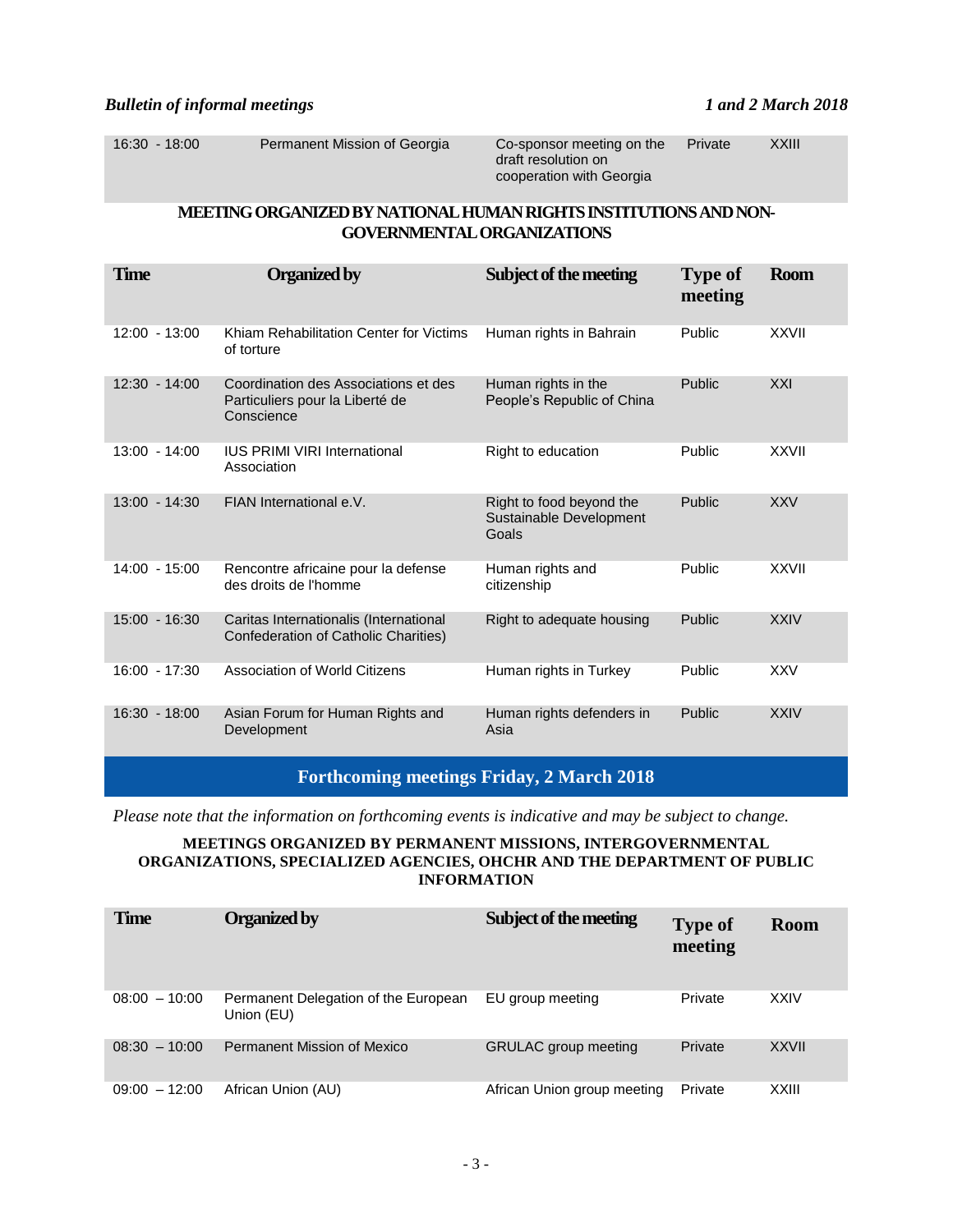#### *Bulletin of informal meetings*  $\overline{a}$  *Bulletin of informal meetings*  $\overline{a}$  *and 2 March 2018*

| $09:00 - 10:00$ | Permanent Delegation of the<br>Organization of Islamic Cooperation<br>(OIC)                                                                                                                                                                                                                                 | OIC group meeting                                                                                                       | Private | <b>XXII</b>  |
|-----------------|-------------------------------------------------------------------------------------------------------------------------------------------------------------------------------------------------------------------------------------------------------------------------------------------------------------|-------------------------------------------------------------------------------------------------------------------------|---------|--------------|
| $09:00 - 10:30$ | Permanent Mission of the United<br>Kingdom of Great Britain and Northern<br>Ireland                                                                                                                                                                                                                         | Co-sponsor meeting on the<br>draft resolution on human<br>rights situation in the Syrian<br>Arab Republic               | Private | <b>XXV</b>   |
| $10:00 - 12:00$ | Permanent Mission of the Bolivarian<br>Republic of Venezuela                                                                                                                                                                                                                                                | NAM group meeting                                                                                                       | Private | <b>XXVII</b> |
| $10:00 - 11:30$ | Permanent Missions of Costa Rica,<br>Maldives, Morocco, Slovenia and<br>Switzerland                                                                                                                                                                                                                         | Informal consultation on the<br>draft resolution on human<br>rights and the environment                                 | Public  | <b>XXII</b>  |
| 11:30 - 13:00   | Permanent Delegation of the European<br>Union (EU)                                                                                                                                                                                                                                                          | Private meeting on the draft<br>resolution on the situation of<br>human rights in Myanmar                               | Private | <b>XXII</b>  |
| 12:00 - 13:30   | Independent Expert on the effects of<br>foreign debt and other related<br>international financial obligations of<br>States on the full enjoyment of all<br>human rights, particularly economic,<br>social and cultural rights, and<br>Permanent Mission of Bolivia, and<br>Friedrich-Ebert-Stiftung's (FES) | Assessing human rights<br>impacts of economic reform<br>policies                                                        | Public  | <b>XXVII</b> |
| 12:00 - 13:30   | Permanent Mission of Switzerland and<br>Association pour la prévention de la<br>torture                                                                                                                                                                                                                     | Protecting the human rights<br>of migrants                                                                              | Public  | <b>XXIII</b> |
| 12:00 - 13:30   | Special Rapporteur on human rights<br>and the environment                                                                                                                                                                                                                                                   | Children's rights and the<br>environment                                                                                | Public  | <b>XXV</b>   |
| $13:00 - 14:00$ | Permanent Delegation of the<br>Organization of Islamic Cooperation<br>(OIC)                                                                                                                                                                                                                                 | OIC group meeting                                                                                                       | Private | <b>XXII</b>  |
| 13:30 - 15:00   | Permanent Missions of Egypt,<br>Indonesia, Mexico and Romania                                                                                                                                                                                                                                               | Informal consultation on the<br>draft resolution on the right<br>to work                                                | Public  | <b>XXV</b>   |
| $13:30 - 15:00$ | Permanent Missions of Finland,<br>Germany and Namibia, and the Office<br>of the High Commissioner for Human<br>Rights (OHCHR)                                                                                                                                                                               | The Shift - housing as a<br>human right                                                                                 | Public  | <b>XXVII</b> |
| 13:30 - 15:00   | Permanent Mission of the Russian<br>Federation and the Russian Peace<br>Foundation                                                                                                                                                                                                                          | Combating glorification of<br>Nazism and neo-Nazism                                                                     | Public  | <b>XXIII</b> |
| 14:00 - 15:30   | <b>Permanent Mission of Greece</b>                                                                                                                                                                                                                                                                          | Informal consultation on the<br>draft resolution on<br>promoting human rights<br>through sport and the<br>Olympic ideal | Public  | <b>XXII</b>  |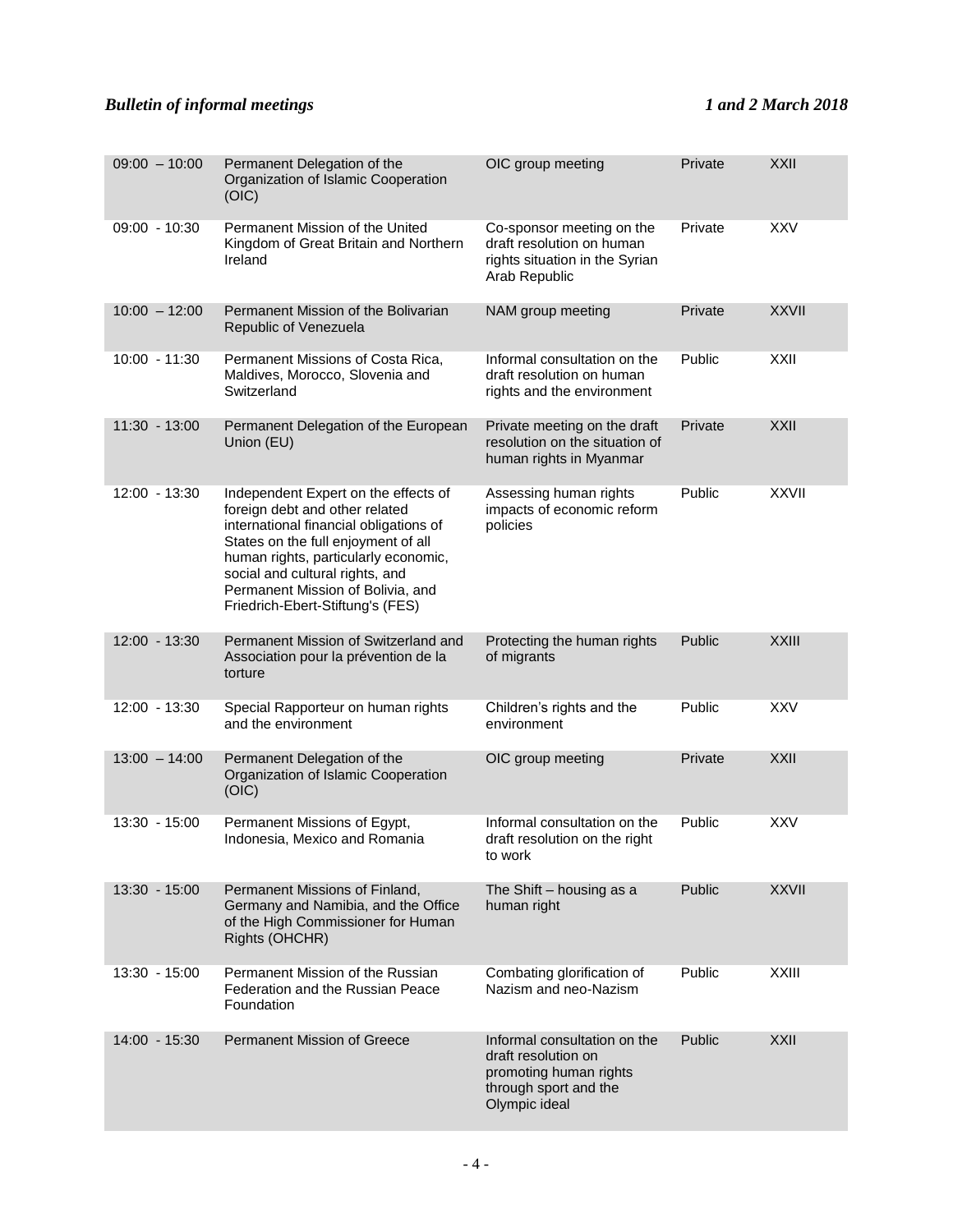#### *Bulletin of informal meetings*  $\qquad \qquad$  1 and 2 March 2018

| 15:00 - 16:30   | Permanent Missions of Austria.<br>Senegal and Slovenia                                                                                          | Co-sponsor meeting on the<br>draft resolution on human<br>rights of minorities                               | Private       | XXVII        |
|-----------------|-------------------------------------------------------------------------------------------------------------------------------------------------|--------------------------------------------------------------------------------------------------------------|---------------|--------------|
| $15:00 - 16:30$ | Permanent Delegation of the European<br>Union (EU) and the Group of Latin<br>American and Caribbean Countries in<br>the United Nations (GRULAC) | Informal consultation on the<br>draft resolution on the rights<br>of the child in humanitarian<br>situations | <b>Public</b> | <b>XXIII</b> |
| $16:30 - 18:00$ | Permanent Mission of the Russian<br>Federation and Information Group on<br>Crimes against Humanity                                              | Origins and perspectives of<br>Neo-Nazism in Ukraine:<br>ethnic aspect                                       | Public        | XXIII        |

#### **MEETING ORGANIZED BY NATIONAL HUMAN RIGHTS INSTITUTIONS AND NON-GOVERNMENTAL ORGANIZATIONS**

| <b>Time</b>     | <b>Organized by</b>                                                                                                                             | Subject of the meeting                                                                                  | <b>Type of</b><br>meeting | <b>Room</b> |
|-----------------|-------------------------------------------------------------------------------------------------------------------------------------------------|---------------------------------------------------------------------------------------------------------|---------------------------|-------------|
| 09:00 - 10:30   | International Fellowship of<br>Reconciliation                                                                                                   | Human rights in Turkey                                                                                  | Public                    | XI          |
| $10:00 - 11:30$ | <b>World Organisation Against Torture</b>                                                                                                       | Human rights in Turkey                                                                                  | Public                    | XXI         |
| $11:30 - 13:00$ | East and Horn of Africa Human Rights<br>Defenders Project                                                                                       | Human rights in Ethiopia:<br>civic space                                                                | Public                    | <b>XXIV</b> |
| $11:30 - 13:00$ | The Next Century Foundation                                                                                                                     | Human rights in Bahrain,<br>Syrian Arab Republic and in<br>the Democratic People's<br>Republic of Korea | Public                    | <b>XXI</b>  |
| $12:00 - 13:30$ | Organisation pour la Communication<br>en Afrique et de Promotion de la<br>Coopération Economique<br>Internationale - OCAPROCE<br>Internationale | Impacts of war on human<br>rights                                                                       | Public                    | XI          |
| 13:00 - 14:30   | Franciscans International                                                                                                                       | Human rights, Sustainable<br>Development Goals (SDGs)<br>and climate                                    | Public                    | XXI         |
| $13:30 - 15:00$ | <b>Association Thendral</b>                                                                                                                     | Human rights in Sri Lanka                                                                               | Public                    | XI          |
| $14:30 - 16:00$ | <b>ABC Tamil Oli</b>                                                                                                                            | Human rights in Sri Lanka                                                                               | <b>Public</b>             | <b>XXI</b>  |
| $15:00 - 16:30$ | World Organisation Against Torture                                                                                                              | Human rights in India                                                                                   | Public                    | <b>XXV</b>  |
| 15:00 - 16:30   | CiVICUS - World Alliance for Citizen<br>Participation                                                                                           | Emergency powers and<br>civic space                                                                     | Public                    | XI          |
| 15:30 - 17:00   | Arab Organization for Human Rights                                                                                                              | Human rights in MENA:<br>conflicts and child soldiers                                                   | Public                    | <b>XXII</b> |